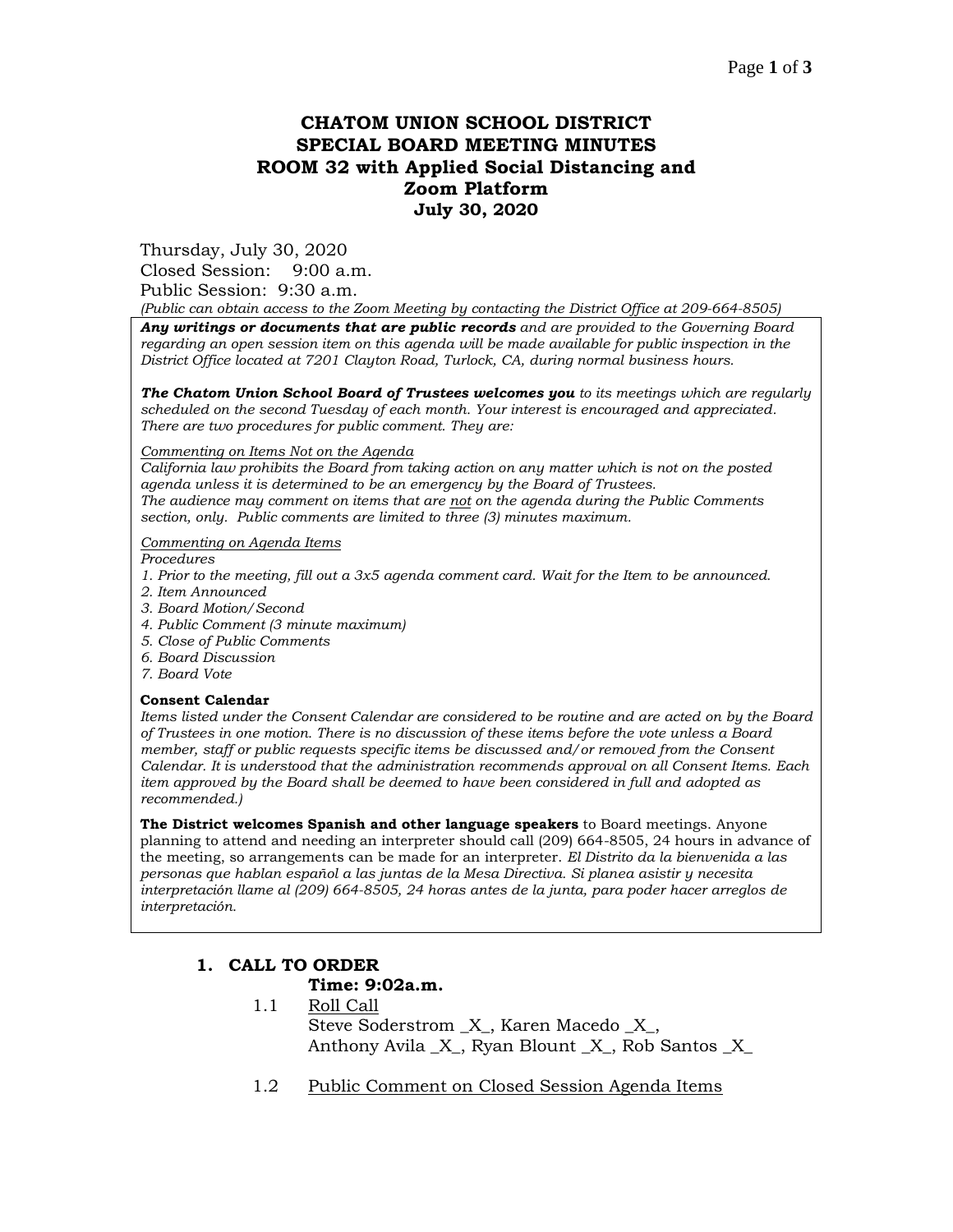1.3 Adjourn to Closed Session APPROVED Motion: Rob Santos Second: Karen Macedo Vote: Ayes 5 Noes 0 Abstentions 0

## **2. CLOSED SESSION**

*Disclosure of Items Discussed in Closed Session (Gov. Code 54947.7)*

- 2.1 Public Employee Appointment
	- 2.1.1 8th Grade History/Language Arts
	- 2.1.2 Request Authority for the Superintendent to Continue to Hire Vacant Certificated and Classified Staff Members that are Time Sensitive to the Start of School Under the Direction of the Board President or Board Representative
- 2.2 Public Employees Discipline/Dismissal/Release/Non- reelection/Leaves of Absence/Resignation/Retirements And Resolution Regarding Reduction or Discontinuance of Source (Gov. Code 44949 (e) and Gov. Code 44955)
- 2.3 Negotiations
- 2.4 Adjournment Back to Public Session

# **3. OPEN SESSION: CALL TO ORDER**

- 3.1 Roll Call Steve Soderstrom \_X\_, Karen Macedo \_X\_, Anthony Avila \_X\_, Ryan Blount \_X\_, Rob Santos \_X\_
- 3.2 Flag Salute The flag salute was led by Board President, Steve Soderstrom.
- 3.3 Report from Closed Session Public Employee Appointment 8th Grade History/Language Arts- Nicolas Romeo
- 3.4 Approval of Agenda APPROVED Motion: Rob Santos Second: Karen Macedo Vote: Ayes 5 Noes 0 Abstentions 0

## **4. CONSENT CALENDAR**

### **5. PUBLIC COMMENT/RECOGNITION/COMMUNICATION**

- **6. INFORMATION**
- **7. ACTION**